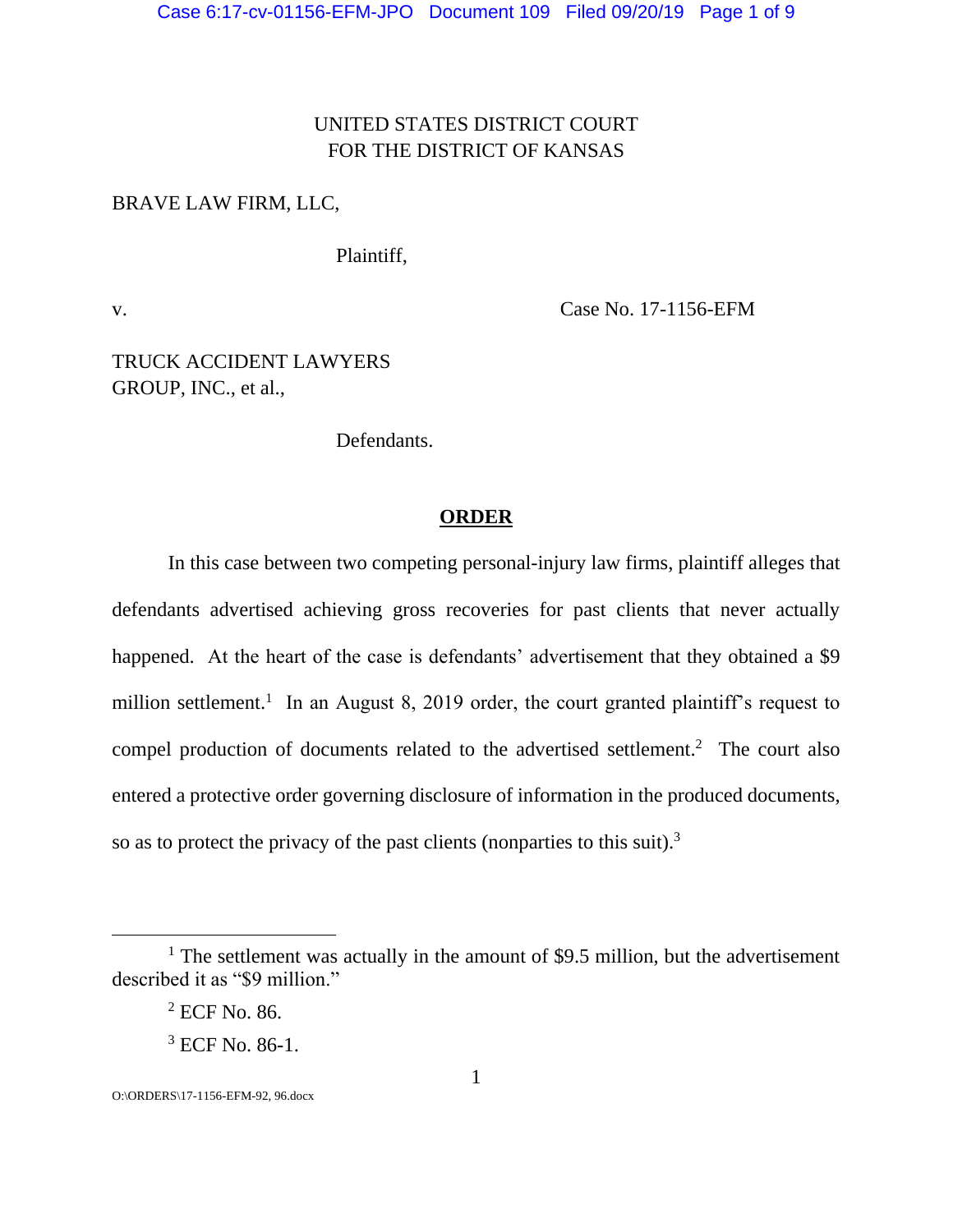## Case 6:17-cv-01156-EFM-JPO Document 109 Filed 09/20/19 Page 2 of 9

From those orders, two new disputes have arisen, which are now before the court. First, plaintiff has filed a motion for sanctions (ECF No. 92), alleging defendants have refused to comply with the court's order that defendants produce documents responsive to Document Request No. 8. Second, defendants have filed a motion for a protective order prohibiting plaintiff from publicly disclosing the identities of the litigants to the underlying settled lawsuit (ECF No. 96). For the reasons discussed below, both motions are granted.

### Motion for Sanctions Based on Defendants' Response to Request No. 8 (ECF No. 92)

In Document Request No. 8, plaintiff sought, "Documents proving you, or any law firm you were associated with, received and/or deposited funds received in connection with the alleged \$9,500,000 settlement you claim you obtained on behalf of a former client . . . ."4 Defendants responded, "The only documents in Defendants' possession, custody, or control responsive to this request are withheld from disclosure and production because such disclosure and/or production is ethically prohibited by KRPC 1.6, because such disclosure and/or production is prohibited by contract, and because the request seeks to invade the privacy rights of individuals and/or entities who/which are not parties to this litigation."<sup>5</sup> Plaintiff challenged defendants' objections in a motion to compel,<sup>6</sup> and the parties fully

5 *Id.*

 $\overline{a}$ 

O:\ORDERS\17-1156-EFM-92, 96.docx

<sup>4</sup> ECF No. 81-4 at 6.

<sup>6</sup> ECF No. 80.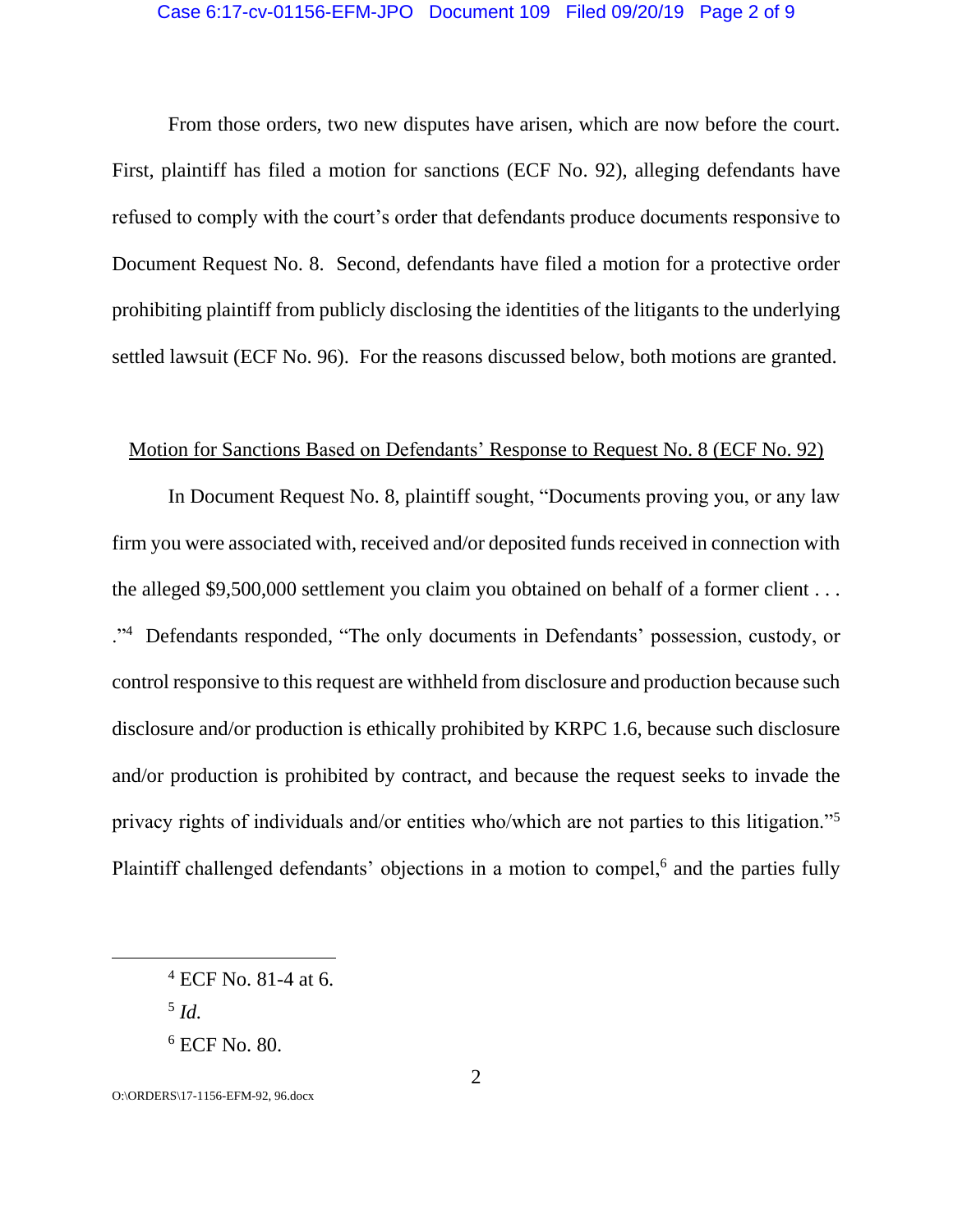### Case 6:17-cv-01156-EFM-JPO Document 109 Filed 09/20/19 Page 3 of 9

briefed the issue.<sup>7</sup> The court overruled defendants' objections and ordered defendants to produce responsive documents by August 26, 2019.<sup>8</sup>

Rather than produce the documents, on August 26, 2019, defendants served a "supplemental response" that stated, "In accordance with the Court's August 8, 2019 Order, Defendants searched diligently for records reflecting receipt or deposit of such settlements funds and are not in possession, custody, or control of any responsive documents."<sup>9</sup> In the briefing of the instant motion, defendants say documents produced in response to other requests for production could also prove defendants received funds from the settlement and thus, in hindsight, should have been identified as responsive also to Request No. 8.<sup>10</sup>

The court finds this "mistake of counsel" explanation wholly unpersuasive. The record is much more consistent with an inference that defendants and their lawyer were intentionally obtuse and evasive in originally answering Request No. 8, essentially inviting plaintiff's counsel (and the court) to go down a rabbit hole. This is a clear violation of Fed. R. Civ. P. 26(g).

 $10$  ECF No. 102 at 3. Defendant state they have served a second supplemental response so stating, but they did not submit a copy of said response.

<sup>7</sup> ECF Nos. 81 and 85.

<sup>8</sup> ECF No. 86 at 10-11, 19.

<sup>&</sup>lt;sup>9</sup> ECF No. 92-1 at 6-7.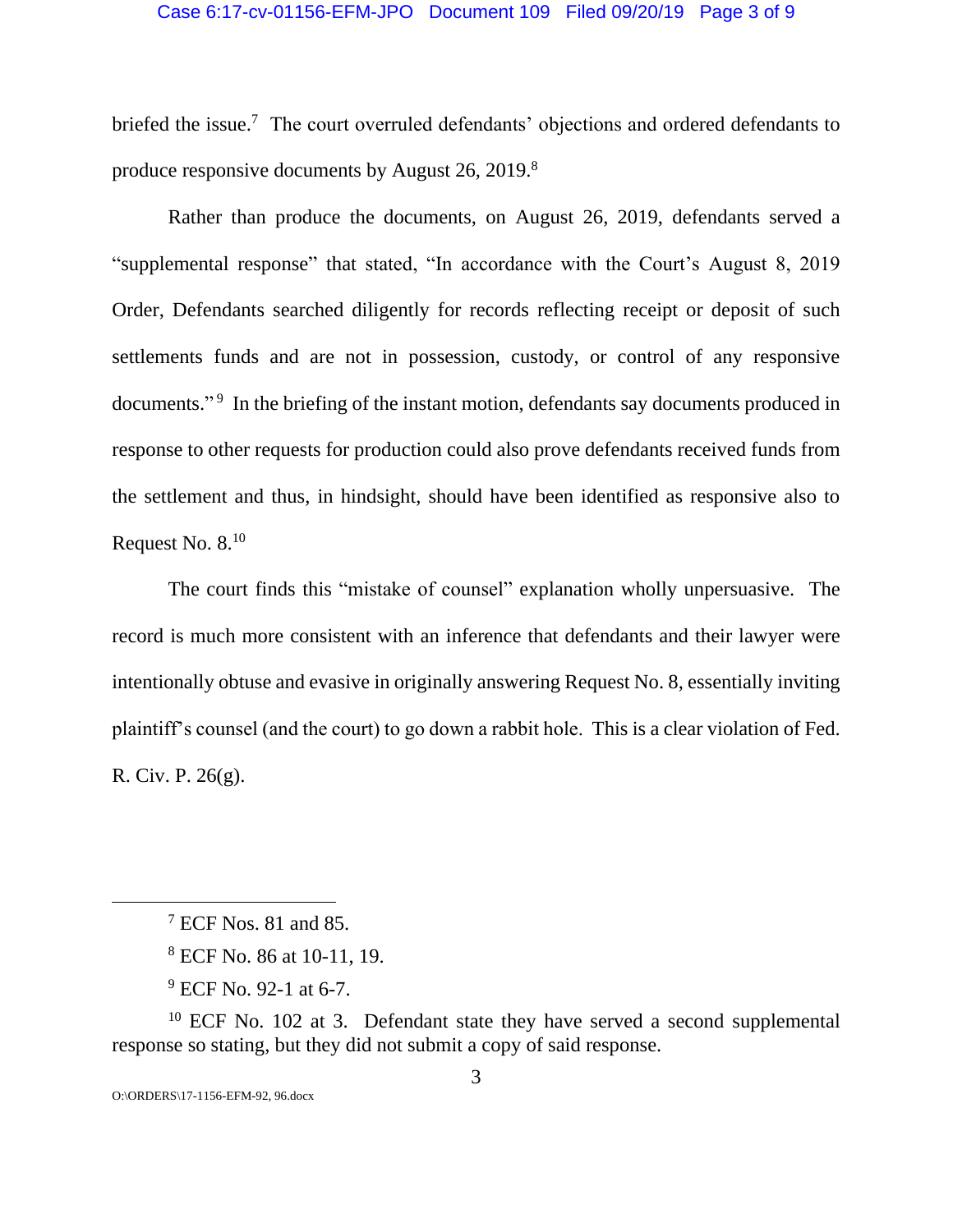#### Case 6:17-cv-01156-EFM-JPO Document 109 Filed 09/20/19 Page 4 of 9

Rule  $26(g)(1)$  places an obligation on counsel signing a discovery response to conduct a "reasonable inquiry" into whether his client has discoverable information. "Counsel has an obligation to assure that the client complies with discovery obligations and court orders and, thus, careful inquiry by counsel is mandated in order to determine the existence of discoverable documents and to assure their production."<sup>11</sup> Counsel, or the party on whose behalf they signed, are subject to mandatory monetary sanctions for incorrectly certifying, without substantial justification, a discovery response as complete and correct at the time it is made. 12

Here, the record is clear that defendants and their counsel originally indicated documents responsive to Request No. 8 existed. At no time during the pendency of the motion to compel production of said documents did defendants revise their response. Rather, only after the court ordered the documents produced did defendants "search<sup>[]</sup> diligently" for the documents and come up empty handed. Had defendants and their counsel satisfied their Rule 26(g) obligation to make a reasonable inquiry *before* serving their signed discovery responses, plaintiff would not have moved to challenge their objections and the court would not have invested time and resources in deciding the matter. Whether defendants' answer was a blatant lie to mislead plaintiff, or whether it reflects a

<sup>11</sup> *Sun River Energy, Inc. v. Nelson*, 800 F.3d 1219, 1229 (10th Cir. 2015) (quoting *Resolution Trust Corp. v. Williams*, 162 F.R.D. 654, 658 (D. Kan. 1995)) (modifications and quotation marks in original omitted).

<sup>&</sup>lt;sup>12</sup> *Id.* at 1227 (citing Rule 26(g)(1), (3)).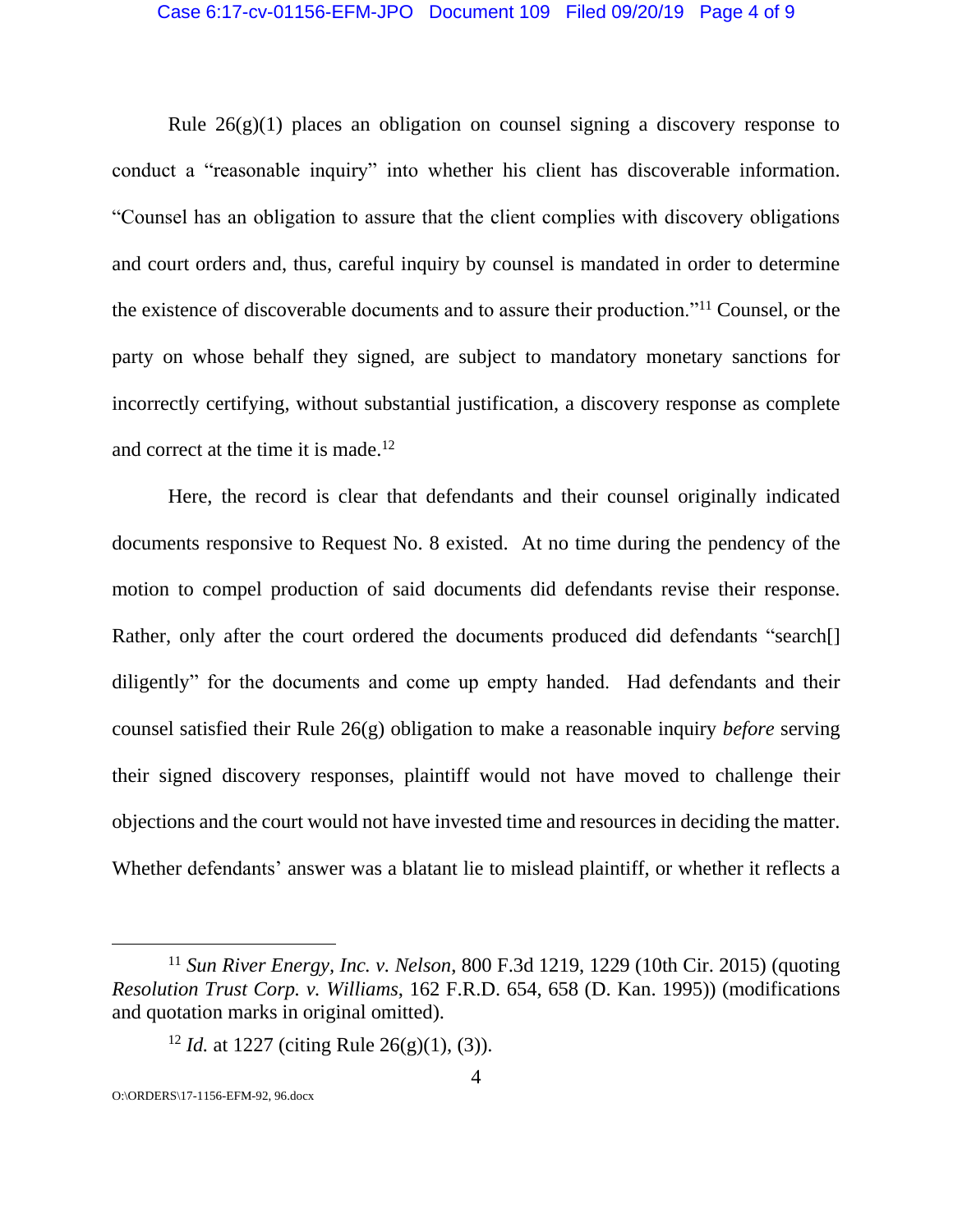## Case 6:17-cv-01156-EFM-JPO Document 109 Filed 09/20/19 Page 5 of 9

failure of defendants and their counsel to conduct a "reasonable inquiry" into whether defendants had responsive documents in their possession, custody, or control, ultimately is of no matter.

Defendants' recently modified explanation of their actions does not hold water. In their response brief to the instant motion, defendants state documents produced in response to Request Nos. 6 and 7 could also apply to Request No. 8. But the documents defendants reference—the underlying settlement agreement, an attorney's fee-division agreement, and declarations from co-counsel stating defendants were involved in obtaining the settlement—are *not* responsive to Request No. 8's request for documents showing defendants actually received or deposited funds from the settlement. Thus, the court rejects defendants' after-the-fact creative recasting of the documents.

In its motion for sanctions, plaintiff requests "the Court order the Defendants to fully respond to Request No. 8 as previously ordered, and that reasonable attorneys' [fees] be assessed against the Defendants."<sup>13</sup> The first request for relief appears impossible to grant. In addition to defendants' supplemental response asserting they have no possession, custody, or control over responsive documents, defendants' response to the instant motion explains that they have no legal or practical ability to obtain bank records or other documents that might reflect defendants' receipt of funds.<sup>14</sup>

<sup>13</sup> ECF No. 92 at 5.

<sup>14</sup> ECF No. 102 at 3-5, 7-9, n.5.

O:\ORDERS\17-1156-EFM-92, 96.docx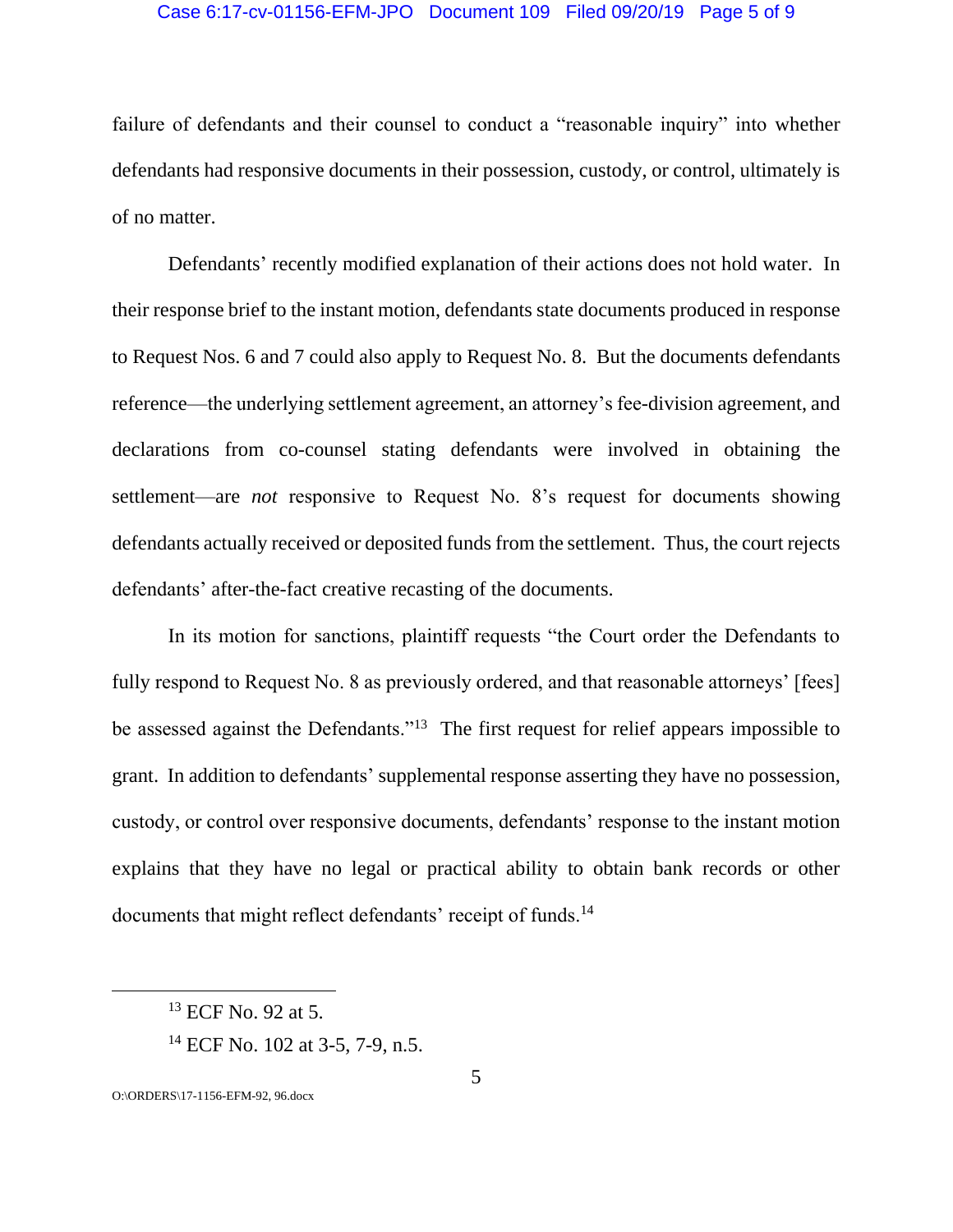### Case 6:17-cv-01156-EFM-JPO Document 109 Filed 09/20/19 Page 6 of 9

The court can, however, grant plaintiff's request for attorney's fees. As noted above, such sanctions are mandated by Rule 26(g) based on defense counsel's violation of that rule. Accordingly, by **September 27, 2019**, the parties are ordered to confer and attempt to reach agreement on the amount of attorney's fees defendants and their counsel will pay to plaintiff in connection with Request No. 8. In the hopefully unlikely event the parties cannot reach an agreement, then by **October 1, 2019**, plaintiff shall file an accounting of the costs and legal fees (including supporting documentation, such as attorney time sheets) it sustained in regard to filing and briefing the portion of its motion to compel attributable to Response No. 8, and to the motion for sanctions. Thereafter, defendants may, if they believe it necessary, file a response to plaintiff's filing by **October 3, 2019**. The sanction liability shall be equally divided between defendants and attorney Richard A. Olmstead, the Rule 26(g) signatory to the response. Olmstead is barred from seeking reimbursement from his law firm.<sup>15</sup>

# Motion for Protective Order Prohibiting Plaintiff from Disclosing the Names of the Parties in the Underlying Settled Lawsuit (ECF No. 96).

The court's August 8, 2019 order, as noted above, directed defendants to produce a copy of the settlement agreement discussed in their advertisement, and ordered the

<sup>&</sup>lt;sup>15</sup> Although the court may have been inclined to impose sanctions beyond the fee award, plaintiff's motion did not make any concerted request for the same. *See* ECF No. 92 at 5.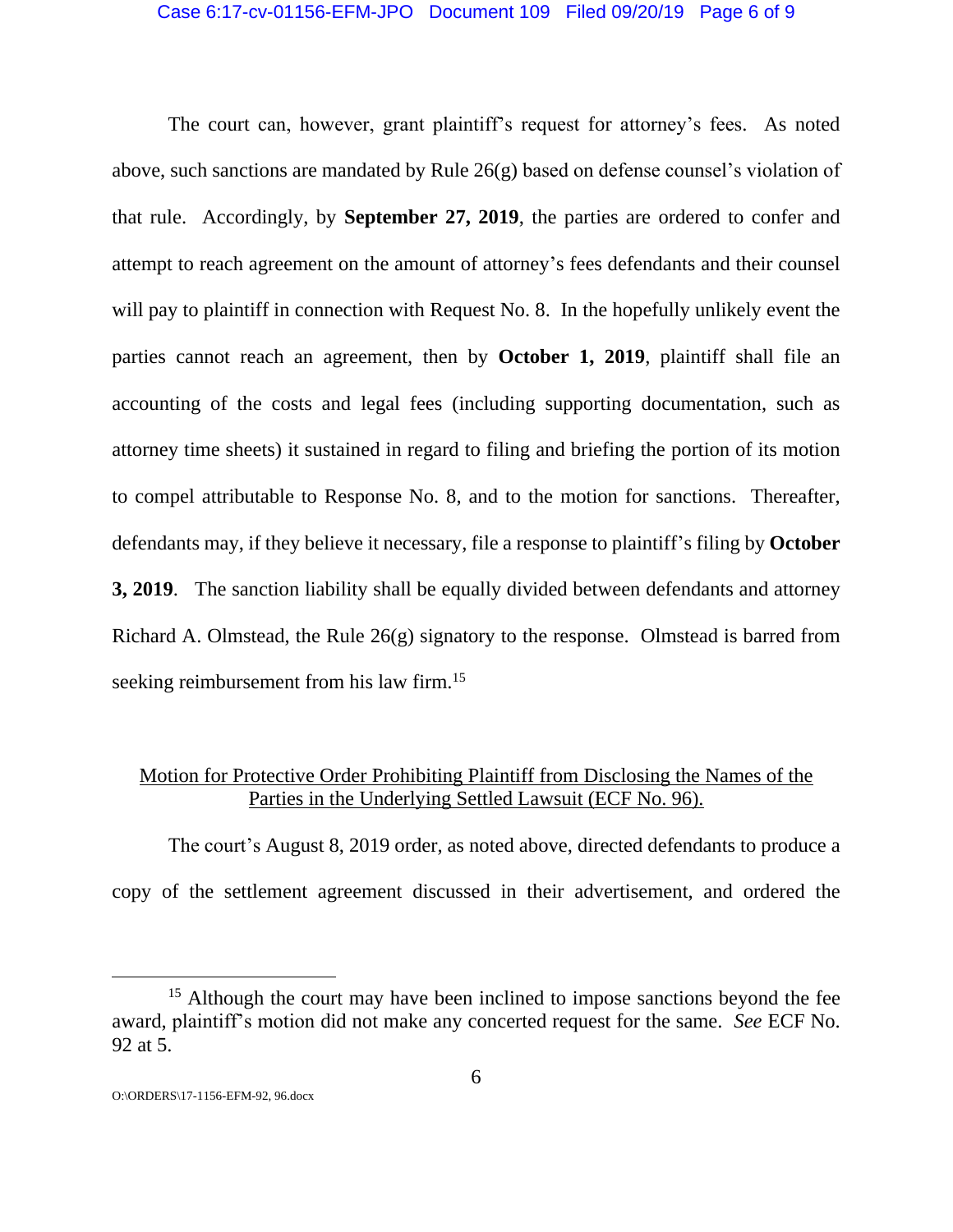### Case 6:17-cv-01156-EFM-JPO Document 109 Filed 09/20/19 Page 7 of 9

settlement agreement subject to a simultaneously issued protective order. Defendants produced the agreement, and from it plaintiff learned the names of the settling parties. Plaintiff used that information to locate the underlying lawsuit and files therein. The judgment in the underlying lawsuit (which lays out some of the terms of the settlement reached) is publicly filed, as is the petition therein. Plaintiff has taken the position that the publicly filed documents are not subject to the protective order, so may be publicly disclosed. Defendants argue a litigant should not be able to use confidential information subject to a protective order to obtain other documents and then publicize the other documents so as to reveal the confidential information.

Although a close call, the court grants defendants' motion. In the abstract, plaintiff is correct that the policy in this district is not to protect from disclosure documents that are available to the public.<sup>16</sup> But the issue here is more complex. As a matter of basic fairness, practicality, and respect for court orders, the court holds a litigant may not use confidential information that the court has *specifically* ruled subject to the court's protective order to obtain documents and then use those documents to publicize the very confidential information that the court protected.

The issue of the identity of non-parties to this suit (i.e., the names of the parties to the underlying settlement) was before the court in plaintiff's motion to compel production

<sup>16</sup> *See, e.g.,* District of Kansas form protective order, available at http://www.ksd.circ10.dcn/index.php/forms-2/.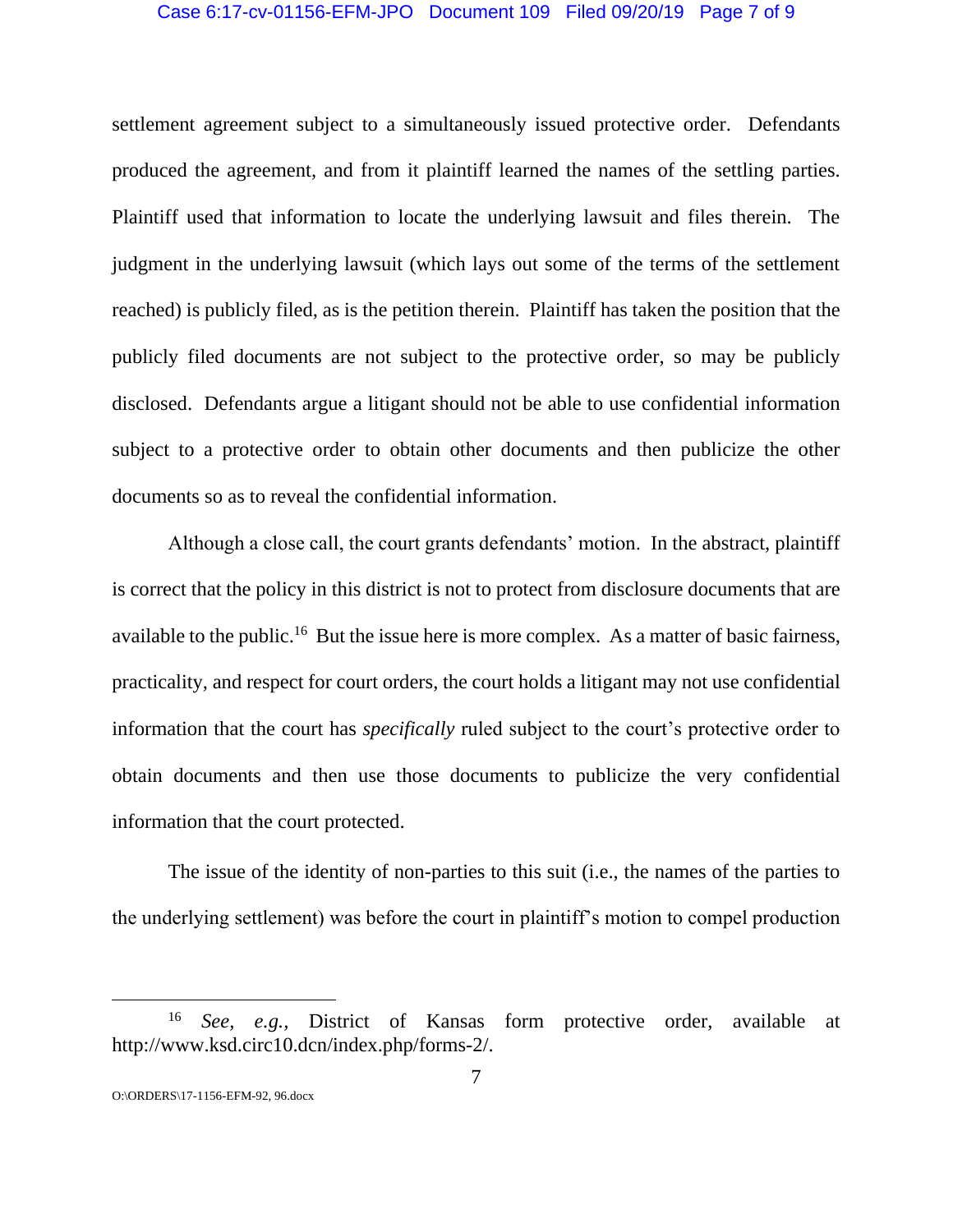### Case 6:17-cv-01156-EFM-JPO Document 109 Filed 09/20/19 Page 8 of 9

of the underlying settlement agreement. Defendants argued it was particularly important to protect the confidential information of non-parties.<sup>17</sup> The court agreed, and although the court ordered the settlement agreement produced to plaintiff, the court expressly determined that the information defendants sought to protect *would be protected* by a simultaneously entered protective order: "Based on the concerns expressed by defendants (e.g., that the information implicates the rights of nonparties, attorney-client relationships, and ethics rules), the court finds good cause to enter a protective order in this case that tracks the court's pre-approved form protective order." 18 The court thus contemplated the identity of the parties to the underlying settlement would be protected.

The court will not permit plaintiff to make an end-run around its orders. Allowing a party to use confidential information subject to a protective order to locate and disclose public documents that would reveal the confidential information would defeat the very purpose of the protective order.<sup>19</sup> Defendants' motion is therefore granted. Plaintiff is

<sup>17</sup> *See, e.g.,* ECF Nos. 81 at 15, 85 at 2

<sup>18</sup> ECF No. 86 at 18-19. *See also id.* at 6-7 ("Thus, the court rejects confidentiality as a basis to protect the settlement agreements from production to Brave. However, as mentioned above and as set out further below, the court does address defendants' confidentiality concerns by enter a protective order limiting disclosure of documents."); *id.*  at 11 ("The interests of nonparties will be protected by the protective order limiting disclosure.").

 $19$  The court agrees with defendants that so doing would be akin to permitting a party in a trade-secret case to use its competitor's confidential customer list, produced under a protective order, to locate, screenshot, and publicly disclose those customers' public webpages with the explanation, "Attached are the publicly available webpages for each of my litigation adversary's fifty-seven customers."